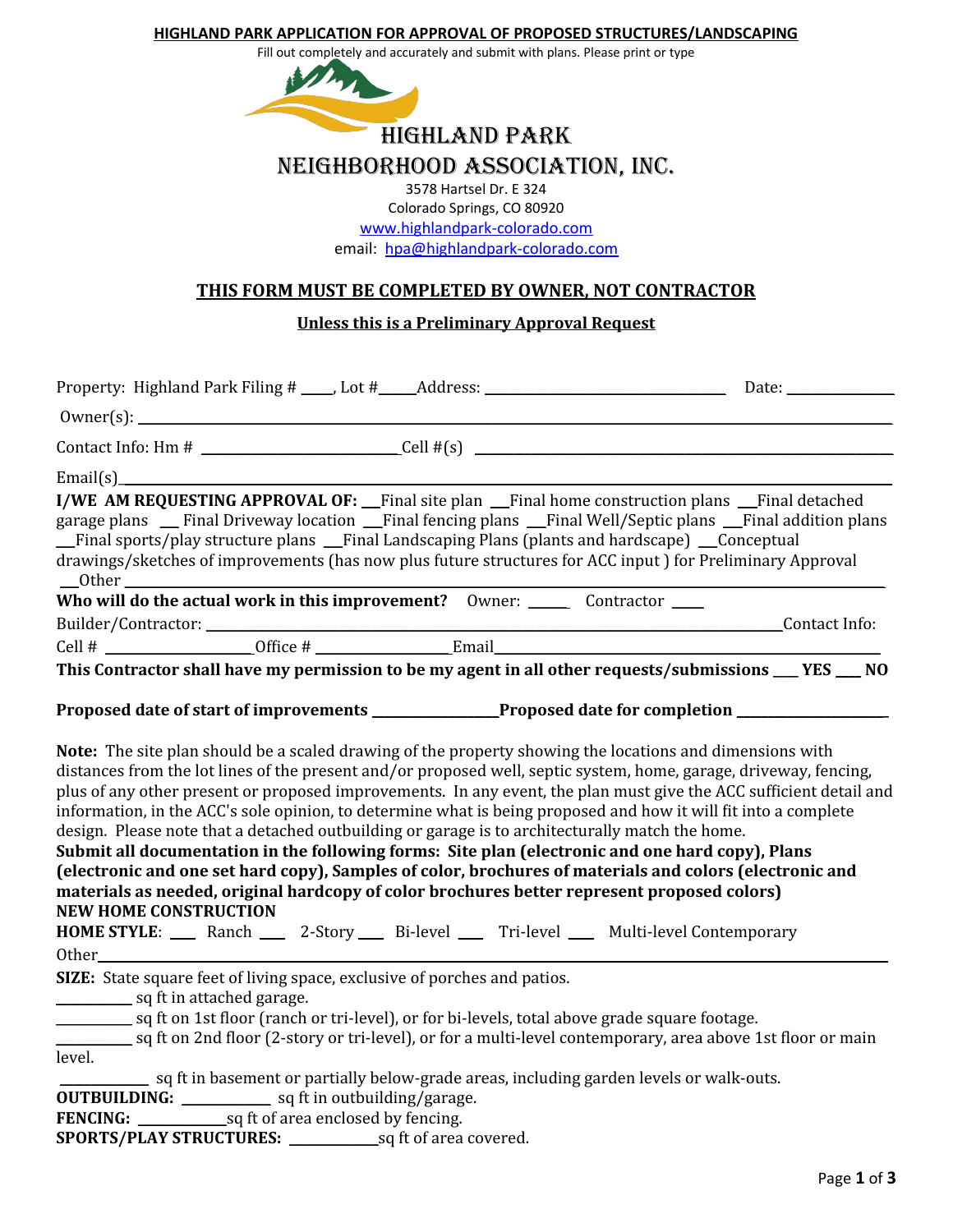#### **HIGHLAND PARK APPLICATION FOR APPROVAL OF PROPOSED STRUCTURES/LANDSCAPING**

Fill out completely and accurately and submit with plans. Please print or type

**MATERIALS/COLORS:** Give full commercial description (brand, model, exact color, etc.). For example, do not say "blue", but "Sherwin Williams flat latex in Wedgwood Blue (color #12345)". Please submit color chips and materials samples with plans. If the list of materials or colors is submitted at a later date, submit the **"Change Form"**

| Item                     | Material | Color |
|--------------------------|----------|-------|
| Roof                     |          |       |
|                          |          |       |
|                          |          |       |
| Front                    |          |       |
|                          |          |       |
| Masonry                  |          |       |
|                          |          |       |
| Sides                    |          |       |
|                          |          |       |
|                          |          |       |
|                          |          |       |
| <b>Back</b>              |          |       |
|                          |          |       |
|                          |          |       |
| Trim                     |          |       |
|                          |          |       |
|                          |          |       |
| Doors                    |          |       |
|                          |          |       |
|                          |          |       |
|                          |          |       |
| Other                    |          |       |
|                          |          |       |
| Fencing                  |          |       |
|                          |          |       |
|                          |          |       |
|                          |          |       |
|                          |          |       |
| Landscaping<br>hardscape |          |       |
|                          |          |       |
|                          |          |       |
|                          |          |       |

\_\_\_\_\_\_\_\_\_\_\_\_\_\_\_\_\_\_\_\_\_\_\_\_\_\_\_\_\_\_\_\_\_\_\_\_\_\_\_\_\_\_\_\_\_\_\_\_\_\_\_\_\_\_\_\_\_\_\_\_\_\_\_\_\_\_\_\_\_\_\_\_\_\_\_\_\_\_\_\_\_\_\_\_\_\_\_\_\_\_\_\_\_\_\_\_\_\_\_\_\_\_\_\_\_\_\_\_\_\_\_\_\_\_\_\_\_\_\_\_\_\_\_\_\_\_\_\_\_\_\_\_  $\_$  , and the set of the set of the set of the set of the set of the set of the set of the set of the set of the set of the set of the set of the set of the set of the set of the set of the set of the set of the set of th  $\_$  , and the set of the set of the set of the set of the set of the set of the set of the set of the set of the set of the set of the set of the set of the set of the set of the set of the set of the set of the set of th \_\_\_\_\_\_\_\_\_\_\_\_\_\_\_\_\_\_\_\_\_\_\_\_\_\_\_\_\_\_\_\_\_\_\_\_\_\_\_\_\_\_\_\_\_\_\_\_\_\_\_\_\_\_\_\_\_\_\_\_\_\_\_\_\_\_\_\_\_\_\_\_\_\_\_\_\_\_\_\_\_\_\_\_\_\_\_\_\_\_\_\_\_\_\_\_\_\_\_\_\_\_\_\_\_\_\_\_\_\_\_\_\_\_\_\_\_\_\_\_\_\_\_\_\_\_\_\_\_\_\_\_

## **MISC./REMARKS:**\_\_\_\_\_\_\_\_\_\_\_\_\_\_\_\_\_\_\_\_\_\_\_\_\_\_\_\_\_\_\_\_\_\_\_\_\_\_\_\_\_\_\_\_\_\_\_\_\_\_\_\_\_\_\_\_\_\_\_\_\_\_\_\_\_\_\_\_\_\_\_\_\_\_\_\_\_\_\_\_\_\_\_\_\_\_\_\_\_\_\_\_\_\_\_\_\_\_\_\_\_\_\_\_\_\_\_\_\_\_\_